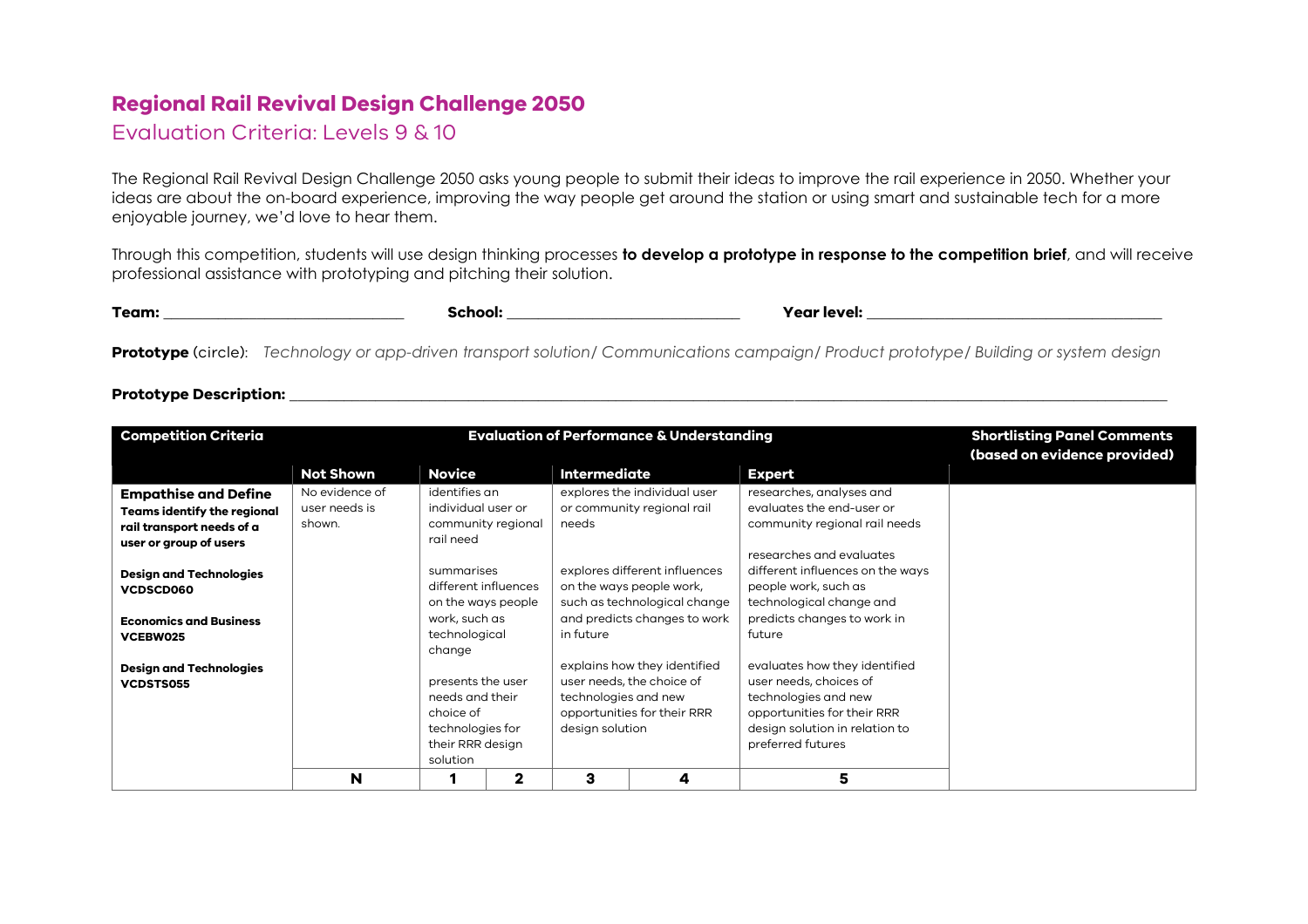| <b>Competition Criteria</b>                                                                                        |                                          |                                                                                               | <b>Evaluation of Performance &amp; Understanding</b> | <b>Shortlisting Panel Comments</b><br>(based on evidence provided)                |                                                                                                   |                                                                                                                                                                        |  |
|--------------------------------------------------------------------------------------------------------------------|------------------------------------------|-----------------------------------------------------------------------------------------------|------------------------------------------------------|-----------------------------------------------------------------------------------|---------------------------------------------------------------------------------------------------|------------------------------------------------------------------------------------------------------------------------------------------------------------------------|--|
|                                                                                                                    | Not Shown                                | <b>Novice</b>                                                                                 |                                                      | <b>Intermediate</b>                                                               |                                                                                                   | <b>Expert</b>                                                                                                                                                          |  |
| Ideate<br>Teams develop a range of<br>regional rail transport ideas<br>that would meet the needs<br>of their users | No evidence of<br>ideation was<br>shown. | Uses design<br>thinking to develop<br>different ideas<br>generates a design<br>that meets the |                                                      | most suitable ideas                                                               | utilizes design thinking and<br>creativity to develop different<br>design ideas, then selects the | Applies design thinking and<br>enterprise skills to creatively<br>develop and modify design ideas,<br>then uses critical thinking to<br>select the most suitable ideas |  |
| <b>Design and Technologies</b><br>VCDSCD061<br><b>Critical and Creative</b><br><b>Thinking</b>                     |                                          | users' needs                                                                                  |                                                      | explores different ideas to<br>generate new designs that<br>meet the users' needs |                                                                                                   | investigates ideas that shift<br>perspectives and cross<br>boundaries, to generate new<br>designs that innovatively meet<br>the users' needs                           |  |
| VCCCTQ045                                                                                                          | N                                        |                                                                                               | 2                                                    | 3                                                                                 | 4                                                                                                 | 5                                                                                                                                                                      |  |

| <b>Competition Criteria</b>                                                      |                  | <b>Shortlisting Panel Comments</b><br>(based on evidence provided)    |   |                                                                                                                                                              |                                                        |                                                                                                                                                                                            |  |
|----------------------------------------------------------------------------------|------------------|-----------------------------------------------------------------------|---|--------------------------------------------------------------------------------------------------------------------------------------------------------------|--------------------------------------------------------|--------------------------------------------------------------------------------------------------------------------------------------------------------------------------------------------|--|
|                                                                                  | <b>Not Shown</b> | <b>Novice</b>                                                         |   | <b>Intermediate</b>                                                                                                                                          |                                                        | <b>Expert</b>                                                                                                                                                                              |  |
| Prototype                                                                        | No prototype was | safely manipulates                                                    |   | safely and flexibly                                                                                                                                          |                                                        | safely, flexibly and innovatively                                                                                                                                                          |  |
| Teams create a prototype<br>of their regional rail design<br>solution            | shown.           | technologies and<br>materials to<br>produce a<br>prototype            |   | quality prototype                                                                                                                                            | manipulates technologies<br>and materials to produce a | manipulates technologies and<br>materials to produce a high-quality<br>prototype and justifies the<br>processes and technologies used                                                      |  |
| <b>Design and Technologies</b><br>VCDSCD062<br><b>Science</b><br><b>VCSIS135</b> |                  | considers how<br>research could help<br>them build their<br>prototype |   | effectively researches using<br>the internet, observations,<br>simulations or experiments<br>to help build their<br>and evaluates strengths and<br>prototype |                                                        | effectively researches using the<br>internet, observations, simulations<br>or experiments to collect reliable<br>data to help build their prototype<br>limitations of their investigations |  |
|                                                                                  | N                |                                                                       | 2 | з                                                                                                                                                            |                                                        | 5                                                                                                                                                                                          |  |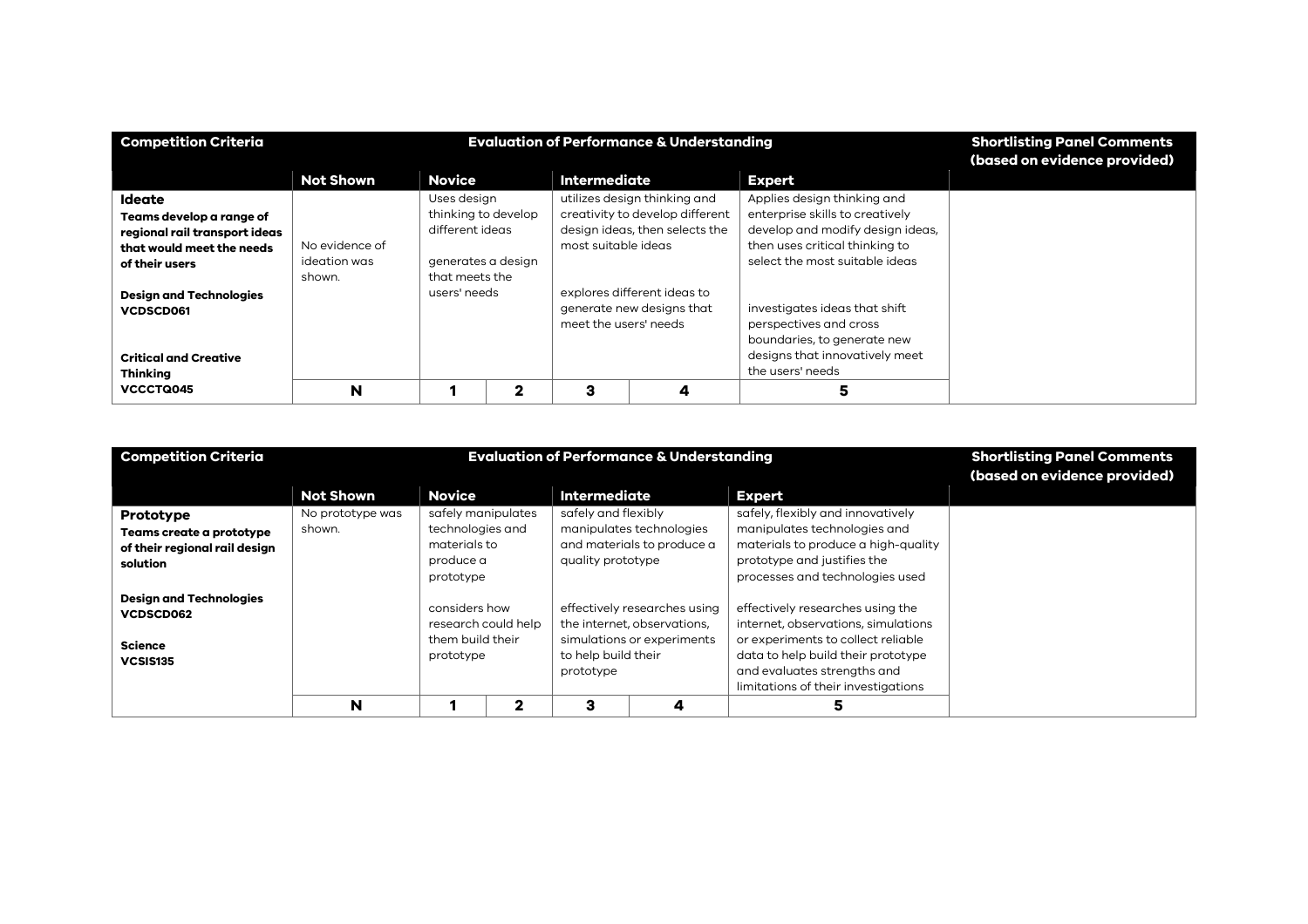| <b>Competition Criteria</b>                             |                    |                                            | <b>Evaluation of Performance &amp; Understanding</b> | <b>Shortlisting Panel Comments</b><br>(based on evidence provided) |                            |                                                                                                             |  |
|---------------------------------------------------------|--------------------|--------------------------------------------|------------------------------------------------------|--------------------------------------------------------------------|----------------------------|-------------------------------------------------------------------------------------------------------------|--|
|                                                         | <b>Not Shown</b>   | <b>Novice</b>                              |                                                      | <b>Intermediate</b>                                                |                            | <b>Expert</b>                                                                                               |  |
| Communicate                                             | No pitch video was | presents a pitch                           |                                                      | presents a pitch video                                             |                            | presents a pitch video that                                                                                 |  |
| Teams create a video pitch<br>to promote their regional | submitted.         | video utilising a<br>media feature to      |                                                      | features to convey                                                 | utilising one or two media | creatively utilises multiple<br>production and editing features                                             |  |
| rail design solution                                    |                    | enhance the pitch<br>presentation          |                                                      | pitch presentation                                                 | meaning and enhance the    | such as camera angle, framing,<br>colour filters, text and sound to                                         |  |
| <b>Media Arts</b><br>VCAMAM043                          |                    |                                            |                                                      |                                                                    |                            | effectively convey meaning and<br>enhance the pitch presentation                                            |  |
| <b>Design and Technologies</b>                          |                    | the video presents<br>the success of their |                                                      | the video explains the                                             | success of their designed  | the video evaluates the success of                                                                          |  |
| VCDSCD063                                               |                    | meeting the users'                         | designed solution in                                 | solution in meeting the                                            | users' needs and changes   | their designed solution in meeting<br>the users' needs and how changes                                      |  |
|                                                         |                    | needs                                      |                                                      | which could be made<br>through iteration                           |                            | were made to improve their design<br>through testing and iteration, as<br>well as future Improvements based |  |
|                                                         |                    |                                            |                                                      |                                                                    |                            | on factors such as sustainability                                                                           |  |
|                                                         | N                  |                                            | 2                                                    | з                                                                  | 4                          | 5                                                                                                           |  |

| <b>Competition Criteria</b>  |                  | <b>Evaluation of Performance &amp; Understanding</b> | <b>Shortlisting Panel Comments</b><br>(based on evidence provided) |                                             |                             |                                                                  |  |
|------------------------------|------------------|------------------------------------------------------|--------------------------------------------------------------------|---------------------------------------------|-----------------------------|------------------------------------------------------------------|--|
|                              | <b>Not Shown</b> | <b>Novice</b>                                        |                                                                    | <b>Intermediate</b>                         |                             | <b>Expert</b>                                                    |  |
| <b>Reflect</b>               | No project       | outlines methods                                     |                                                                    |                                             | describes the effectiveness | evaluates the effectiveness of                                   |  |
| Teams reflect and evaluate   | reflection was   | used to solve the                                    |                                                                    |                                             | of methods used to solve    | methods used to solve the users'                                 |  |
| on the processes used to     | submitted.       |                                                      | users' problem and                                                 | the users' problem and                      |                             | problem with evidence such as                                    |  |
| develop their design and the |                  | notes that                                           |                                                                    | explores different                          |                             | analysis of test data and                                        |  |
| effectiveness of teamwork    |                  | improvements                                         |                                                                    |                                             | improvements to be made     | information collected, then                                      |  |
| and project management       |                  | could be made                                        |                                                                    |                                             |                             | investigates different                                           |  |
|                              |                  |                                                      |                                                                    |                                             |                             | improvements to be made                                          |  |
| <b>Science</b>               |                  |                                                      |                                                                    |                                             |                             |                                                                  |  |
| VCSIS139                     |                  | describes the                                        |                                                                    |                                             | explains how online tools   | evaluates the use of online tools for                            |  |
|                              |                  | process for                                          | collaborative group                                                | supported effective<br>teamwork and project |                             | interactive sharing of ideas and<br>information with evidence of |  |
| <b>Digital Technologies</b>  |                  | work                                                 |                                                                    |                                             | management processes        | excellent collaborative project                                  |  |
| VCDTDI049                    |                  |                                                      |                                                                    |                                             |                             | management and teamwork                                          |  |
|                              | N                |                                                      | $\mathbf{2}$                                                       | з                                           |                             |                                                                  |  |